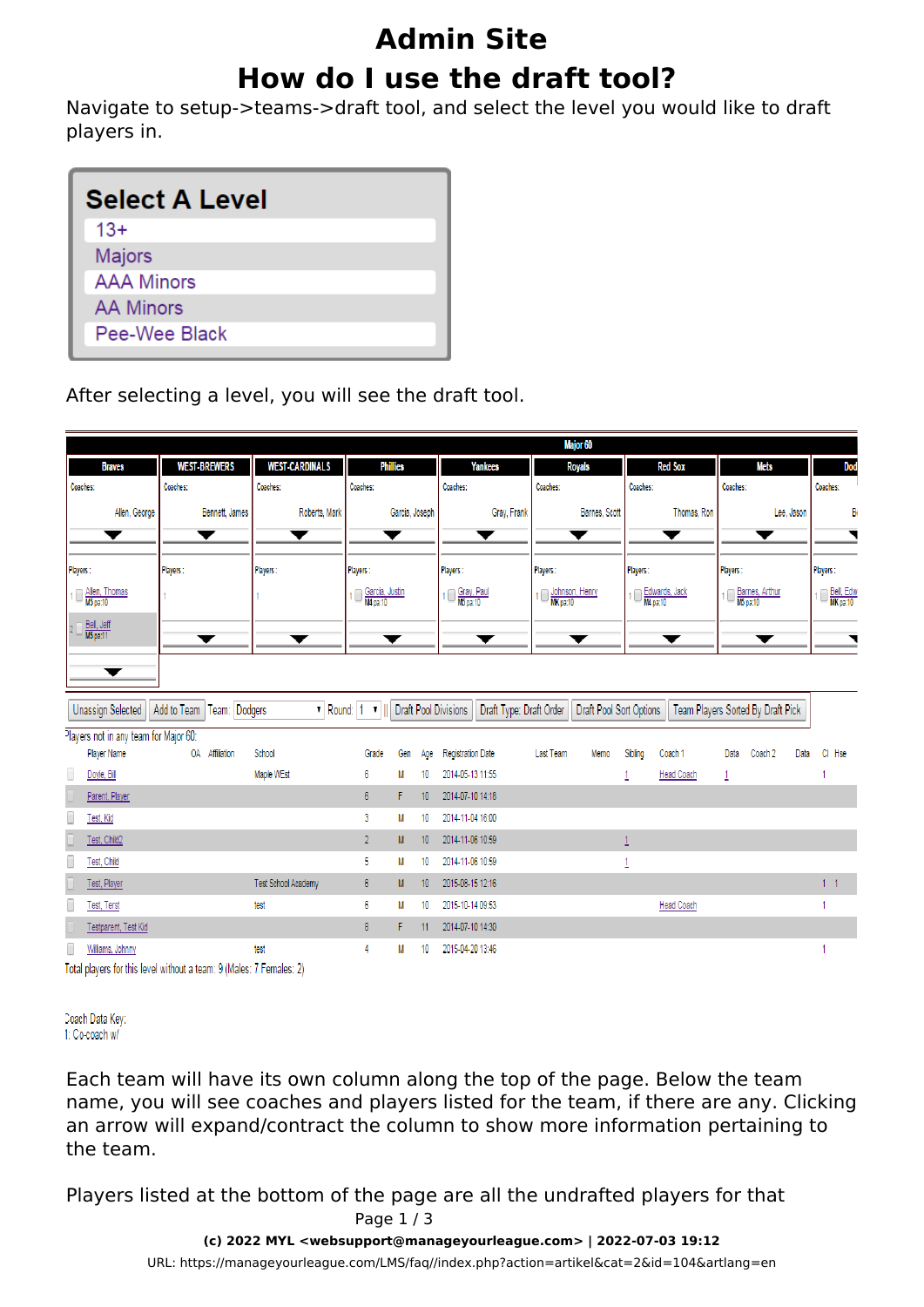## **Admin Site**

division. It also displays information for each player, such as overall average, age, school, and siblings.

The team drop-down selects the team that you would like to draft players to.

The unassign selected button takes players that you have selected from the team columns, and places them back into the draft pool.

The add to team button will take selected players from the draft pool and add them to the team you have selected from the team drop-down.

The "Draft Pool Divisions" button will add players to the draft pool from other divisions.

Clicking "Draft Type: Eval Order" will show you the screen below. The parents of drafted players on the team you currently have selected from the team drop-down who have selected coaching preferences will be listed here. You can either keep their assignment preferences or assign them to a different position. The "Make Assignments" button will make those assignments for you. You will also see this screen whenever you draft a player that has parents with coaching preferences.

Parents of the drafted players have made coaching preferences. Please make the appropriate selections below. Note: This will assign the coach to the following team: Dodgers

| <b>Player</b> | <b>Parent</b>                               | Current Postion Preference Head Coach Assistant Coach 1 Assistant Coach 2 Team Parent Team Parent 2 Coach Unassign. |                 |                                               |                |           |                |   |
|---------------|---------------------------------------------|---------------------------------------------------------------------------------------------------------------------|-----------------|-----------------------------------------------|----------------|-----------|----------------|---|
|               | Juan Bennett Christopher Bennett Head Coach |                                                                                                                     | $\odot$         | $\Box$                                        |                |           |                |   |
|               | None                                        |                                                                                                                     |                 | $\bullet$                                     |                |           |                |   |
|               | None                                        |                                                                                                                     | $\Box$          | $\bigcirc$                                    | $\bigcirc$     | $\cup$    | $\Box$         |   |
|               | None                                        |                                                                                                                     | $\qquad \qquad$ | $\blacksquare$                                | $\blacksquare$ | $\bullet$ | $\blacksquare$ | ш |
|               | Thomas Allen George Allen                   | Head Coach (                                                                                                        |                 | $\left( \begin{array}{c} \end{array} \right)$ |                |           |                |   |
|               | Make Accianments   Decet   Cancel           |                                                                                                                     |                 |                                               |                |           |                |   |

ke Assignments || Reset || Canc

To revert the assignment of recently drafted players with parent preferences, click Cancel.

To avoid making any coach changes, close this popup.

The draft pool is sort by last name by default. You can change this by clicking "Draft Pool Sort Options". The criteria to sort by will be listed under "Sorting Options", which you can add to the "Current Sort Order" by selecting it and then clicking "Add to sorting order >>". Click "Submit" to keep those changes.